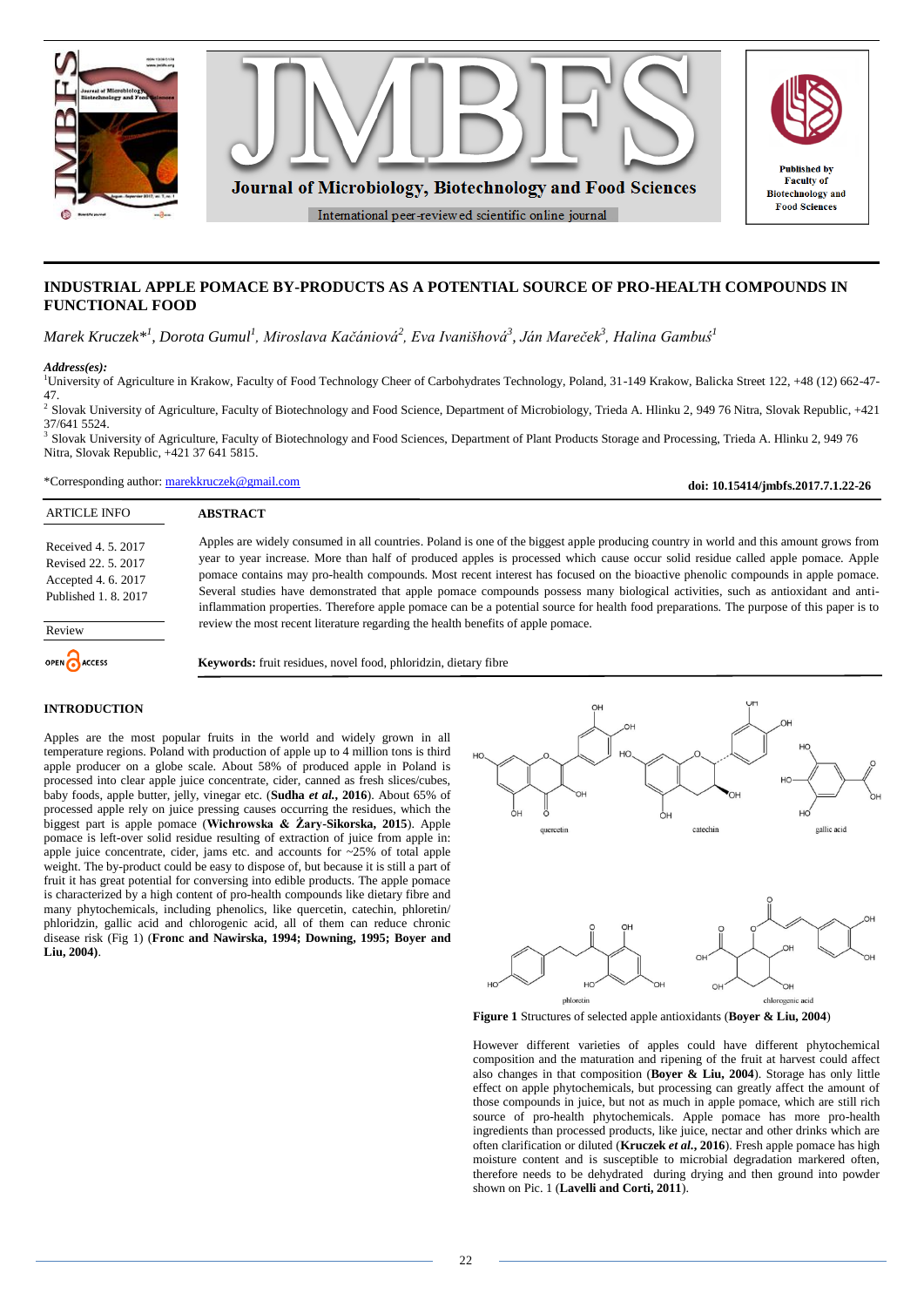

**Picture 1** Dried apple pomace: whole and ground (own picture)

#### **NUTRITIONAL PROFILE OF APPLE POMACE**

Apple pomace is a rich source of nutrients phytochemicals, such as carbohydrates, vitamins and minerals (Table 1) (**Bhushan,** *et al.,* **2008)**. It consist of high amount of carbohydrate, of which about 70% are simple sugars, which provide energy for the body, brain and nervous system. Simple sugars are quickly converted into blood glucose, which is converting directly into energy. Fructose which amount is the highest from simple sugars in apple pomace is the sweetness sugar relative to its weight. Fructose metabolism in human body is mainly caused by an enzyme called fructokinase, found mostly in the liver. The muscles and brain do not contain fructokinase, therefore do not have a high affinity for fructose, which is making a less efficient source of fuel for nonliver tissues. Apple pomace contain from 10 to 12% glucose (dry weight basis), which is a main fuel source for most tissues throughout human body (**Bhushan,** *et al.,*  **2008)**.). Apple pomace is also a high source of arabinose and rhamnose which are a component of biopolymers such as hemicellulose. Alcohol- insoluble fraction of carbohydrate in apple pomace mainly is a part of an unavailable for human body fraction. Besides carbohydrates, apple pomace is also a source of proteins (from 3 to almost 6%), what makes apple pomace a poor source of this important nutrient. Therefore apple pomace is an unfavourable feed supplement. Aspartic and glutamic acids are the predominant amino acids in fresh apple (**Downing, 1995**). Apple pomace is rich source of many minerals, which are of interest from the human nutritional point of view. Potassium represents the main portion of the total mineral content of apple pomace and provides 20% of Recommended Dietary Allowances (RDA) after consumption 100g of apple pomace (**National Institutes of Health, 2017)**. Potassium is important for lowering blood pressure. A high-potassium diet reduces cardiovascular disease or renal disease and decrease the risk of osteoporosis (**He and MacGregor, 2008**). Sodium and phosphorus are the next most widespread minerals in apple pomace and provides respectively 13% and 11% of RDA (**Bhushan,** *et al.,* **2008; National Institutes of Health, 2017)**. Consumption 100g of apple pomace per day provides also 48% RDA of iron. Iron deficiency is one of the most popular in humans. Even small deficiency of these element causes decreasing of physical activity and could damage psychomotor activity (**Asghari-Varzaneh,** *et al.,* **2017)**. Apple pomace is also rich source of copper and zinc. Copper is request in correct superoxide dismutase working, which causes neutralization of free radicals in human body (**Chu,** *et al.,* **2005)**. Zinc is essential trace element for humans, and other organisms, after iron is second most abundant transition metal in organisms. Children, adolescents pregnant and lactation women have increased requirements for zinc. Diagnosis of marginal Zn deficiency in humans remains problematic. Deficiency of zinc causes results problems with epidermal, gastrointestinal, central nervous, immune, skeletal, and reproductive systems. Therefore the supplementation of zinc is important (**Roohani, 2013**). However, it should be noted that there were found some variation in ash content of minerals among different geographic growing regions of apple. This variability is supposed to be due to the different mineral availability of the soils of different globe regions (**Downing, 1995)**. Apple contains also vitamin C- ascorbic acid, but like in case of mineral content there are differences in content depends of cultivars, cultivation and geographical location. Research shows that apple pomace contains 0,35 mg ascorbic acid/ 100g fresh weight (**Lu and Foo, 2000)**.

## **Table 1** Proximate nutritious composition of apple pomace (**Bhushan,** *et al.,* **2008)**

| <b>Constituents</b>    | Composition (dry weight basis) | <b>Constituents</b>                                  | Composition (dry<br>weight basis) |
|------------------------|--------------------------------|------------------------------------------------------|-----------------------------------|
| Moisture (%)           | $3.90 - 10.80$                 | Alcohol-soluble fraction of carbohydrate             |                                   |
| Protein (%)            | $2.94 - 5.67$                  | Saccharose (%)                                       | $3.80 - 5.80$                     |
| Total carbohydrate (%) | $48.0 - 62.0$                  | Glucose $(\%)$                                       | 19.50-19.70                       |
| Fibre $(\%)$           | $4.70 - 51.10$                 | Fructose (%)                                         | 48.30                             |
| Insoluble fibre        | 36.50                          | Xylose, mannose and galactose (%)                    | $1.20 - 4.40$                     |
| Soluble fibre          | 14.60                          | L-malic acid $(\%)$                                  | $2.60 - 3.20$                     |
| Fat (ether extract, %) | $1.20 - 3.90$                  | Arabinose and rhamnose (%)                           | $7.90 - 6.0$                      |
| Pectin $(\%)$          | $3.50 - 14.32$                 | Glucooligosaccharides (%)                            | $3.40 - 3.80$                     |
| Ash $(\%)$             | $0.50 - 6.10$                  | Xylooligosaccharides (%)                             | $3.0 - 3.70$                      |
| <b>Minerals</b>        |                                | Arabinooligosaccharides (%)                          | $0.20 - 0.40$                     |
| Phosphorus (%)         | $0.07 - 0.076$                 | Uronic acid $(\% )$                                  | $2.70 - 3.40$                     |
| Potassium (%)          | $0.43 - 0.95$                  | Alcohol-insoluble fraction of carbohydrate           |                                   |
| Calcium (%)            | $0.06 - 0.10$                  | Glucan $(\%)$                                        | 41.90-42.90                       |
| Sodium (%)             | 0.20                           | Starch $(\%)$                                        | 14.40-17.10                       |
| Magnesium (%)          | $0.02 - 0.36$                  | Cellulose $(\%)$                                     | 7.20 - 43.60                      |
| Copper $(mg/kg)$       | 1.10                           | Polysaccharides of xylose, mannose and galactose (%) | 13.0-13.90                        |
| Zinc $(mg/kg)$         | 15.00                          | Polysaccharide of arabinose and rhamnose (%)         | $8.10 - 9.0$                      |
| Manganese (mg/kg)      | $3.96 - 9.00$                  | Acid detergent lignin (%)                            | 15.20-20.40                       |
| Iron $(mg/kg)$         | 31.80 - 38.30                  | Uronic acid $(\%)$                                   | 15.30                             |

#### **DIETARY FIBRE**

Dietary fibre is portion of food deliver from plants, which is not digested in the human small intestine. Dietary fibre can be classified in a number of different ways. The two main components are soluble and insoluble fibre. Insoluble fibre includes lignin, cellulose and hemicelluloses, soluble fibre pectin, β-glucans, galactomannan gums, and a large range of non-digestible oligosaccharides, including inulin. Dietary fibre has many health benefits and could help in the treatment of obesity, arthrosclerosis, coronary heart diseases, large intestine cancer and diabetes- by decreasing blood glucose level. It could binds hydrochloric acid, metal ions and cholesterol in stomach, dietary fibre could also stimulate growth of probiotic microflora in intestines. Dietary fibre intake in Western countries achieves value 18g per person per day while population's fibre intake should increase to 30g a day, according World Health Organization (**British nutrition fundation, 2015**). This undertake should be supplement by different functional food intakes. Apple pomace contains significantly high content of dietary fibre (~55% of dry weight) and hence it can be a potential source for health food preparations (**Kołodziejczyk** *et al.***, 2007**).

Apple pomace is good source not only of total dietary fibre but also contains a big amount of soluble dietary fibre, which comprises of pectin (**Sharma and Gupta, 2016**). Pectin is structural hydropolisaccharide contained in the primary cell walls. Apple pectin presents a high degree of esterification and a particularly high content of branched side chains. It shows prebiotic effects in human body and is fermented by the microflora in the large intestine. During fermentation of pectin they arise the short chain fatty acids (SCFA), which are absorbed and metabolised in the colonic mucosa, liver, or peripheral tissues. A recent study have shown a relationship between the consumption of pectin and maintenance of normal blood cholesterol concentrations or a reduction of post-prandial glycaemic responses (**Ferretti,** *et al.***, 2014**). The proportion between soluble and insoluble fractions of dietary fibre in apple pomace is well-balanced (1:2). Fruit fibre have better oil holding capacity and colonic fermentability than more popular cereal ones. Therefore the apple pomace dietary fibre have better quality to compared to other dietary fibres, and lower caloric value (**Wichrowska & Żary-Sikorska, 2015**).Researchers are suggested that pulp and peel should be a predominant part of raw material for commercial preparation of dietary fibre (after removal of seeds and hard parts) (**Kołodziejczyk** *et al.***, 2007**).. Commercial apple dietary fibre is characterized by low caloric value, natural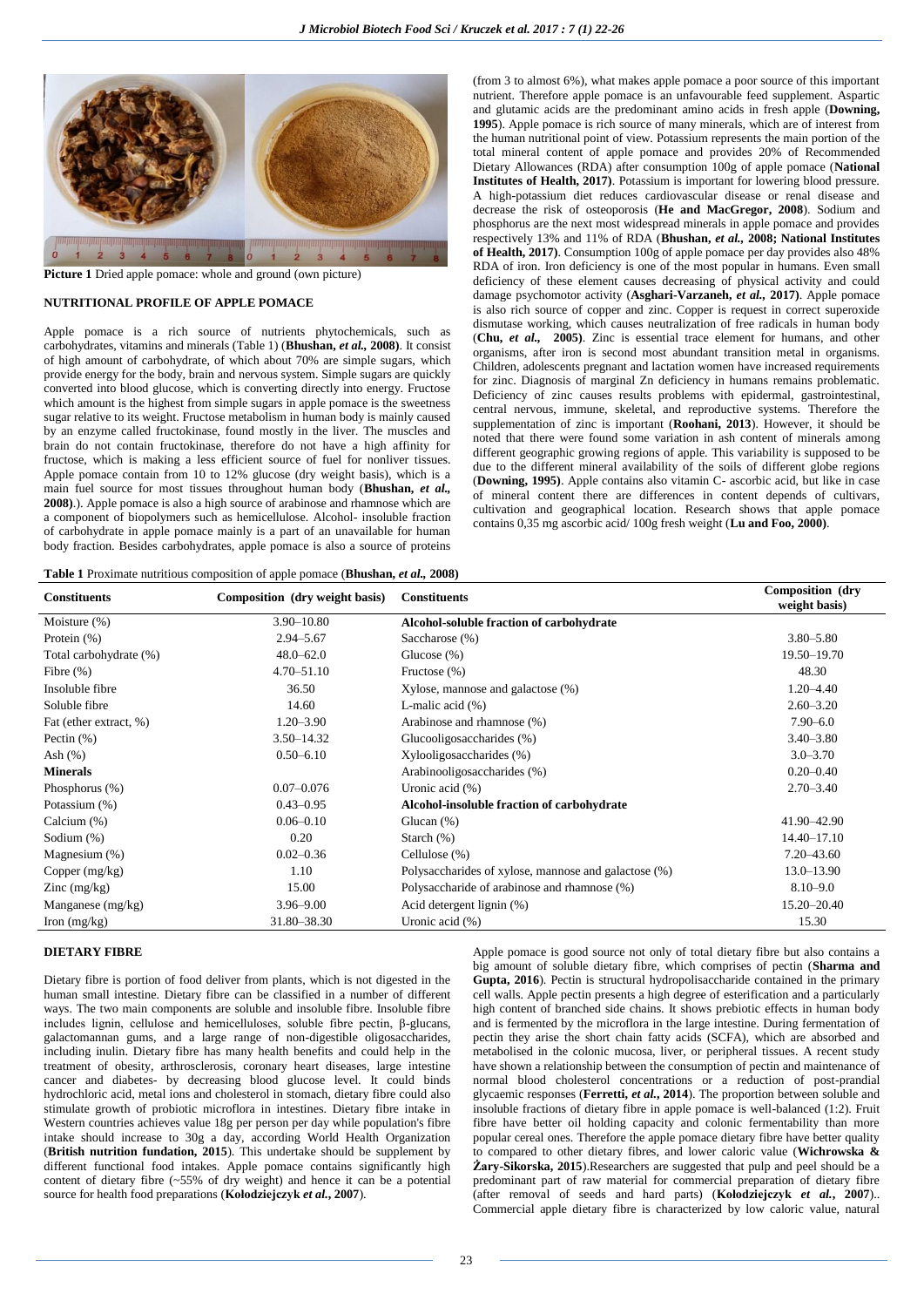flavour and taste, and low content of lipids. The production of apple fibre by separation of seeds and hard parts is because its bitter taste. The removal of seeds for the preparation dietary fibre is characterized by higher content of total dietary fibre and soluble dietary fibre. Some researcher found that undesired sensory properties of apple fibre can be eliminate by the extraction of phenolics (**Kołodziejczyk** *et al.***, 2007**).

### **POLYPHENOLS**

It has been estimated that every day in humans there are 10,000 oxidative hits to DNA per cell. But oxidative stress caused by free radicals can damage not only DNA but also lipids, proteins, enzymes, carbohydrates, this process can led to membrane damage, damage of structural proteins, enzymes and finally cause cell death. Because our environment is highly oxidative, and many processes involved in metabolism oxidation, the antioxidant defence system is not effective (**Boyer & Liu, 2004**). One of the most useful role of the polyphenols present in apple pomace is protection against free radicals. Several studies have shown that these phytochemicals can inhibit proliferation of cancer cells, regulate inflammatory and immune system and protect against oxidation, so they could help in protecting against chronic disease and slow aging.

Apples are a significant source of antioxidants in people's diet. In the United States more than 20% of the polyphenols consumed from fruits come from apple, what makes apples the largest source of polyphenols. In a Finish study, apples were the main source of dietary flavonoids, which shows the strongest pro-health properties in human's diet. (**Boyer & Liu, 2004**). Apple pomace as a part of apple contain significant amounts of polyphenols. The apple pomace is big source of flavonoids (flavanols and flavonols), which consist of quercetin 3-Orutinoside, quercetin 3-O-galactoside, quercetin 3-O-glucoside, quercetin 3-Oxyloside, quercetin 3-O-arabinoside and quercetin 3-O-rhamnoside (Tab. 2.) Other phytochemicals present in apple pomace are anthocyanins (cyanidin-3 galactoside), coumaric acid, chlorogenic acid, gallic acid, and certain dihydrochalcones only found in apples (phloridzin and phloretin) (**Ferretti,** *et al.***, 2014**).

**Table 2** Average polyphenols content in apple (mg per 100g fresh weight) (**Ferretti,** *et al.***, 2014**).

| <b>Constituents</b>      | Contents [mg] |
|--------------------------|---------------|
| <b>Total polyphenols</b> | 111           |
| <b>Flavanols</b>         | 96.3          |
| <b>Flavonols</b>         | 5.66          |
| <b>Dihydrochalcones</b>  | 4.18          |
| Anthocyanins             | 1.62          |
| Hydroxycynnamic acids    | 14.21         |

There are several studies which linked apple consumption with a reduced risk of cancer, especially lung cancer. **Feskanich et al. (2000)** shows that 1 apple per day significantly lower risk of lung cancer for women. Very few of examined fruit or vegetables had such a significant effect on lung cancer risk in women like apple. Probably that effect is related with higher flavonoid intake (especially quercetin). This point was confirmed by Finish study (**Boyer & Liu, 2004**), showing also the reduce risk of cardiovascular disease and cardiovascular events associated with apple consumption by woman (from 13 to 22%) (**Sesso, et al., 2003)**.

Only few plant species contains significant quantities of phloridzin (the 2' glucoside of phloretin), which belongs to polyphenols compounds and more specifically to dihydrochalcones (Fig 2). Apples are unique in Rosaseous plants due to fact the presence of such high amounts of phloridzin which is the major phenolic compound in commercially grown varieties of apple (**Lavelli and Corti, 2011**). Over past last decade different studies showed the beneficial effects of phloridzin for human health (**Gosch,** *et al.***, 2009; Najafian,** *et al.***, 2012; Zhang,** *et. al.***, 2016**). The study have examinaed positive respect for the treatment of diabetes, metabolic syndrome and neurological diseases. Phloridzin could be applicate as natural sweeting agents, additive in foods, beverages, pharmaceuticals or cosmetics. The physiological function of phloridzin in plants is still unclear, probably it is responsible for pathogen defence (Gosch, *et al.*, **2009**). Phloridzin is recognised as anti-diabetic agent- by binding of the glucose moiety to the Na+/glucose cotransporter. Therefore phlorizin was studied as a potential pharmaceutical treatment for type II diabetes, but has since been superseded by more selective and more promising synthetic analogues, such as canagliflozin and dapagliflozin. Orally intake phloridzin is converted into phloretin by hydrolytic enzymes in the small intestine.



**Figure 2** Structures of phloridzin

Other strong antioxidant present in apple pomace is quercetin. This compound has protective effects against breast and colon cancer and heart diseases. Quercetin can also protect the liver from oxidative damage (**Boyer & Liu, 2004**). A recent study showed positively association between consumption af apples and decreasinng risk of asthma and a decrease in bronchial hypersensitivity (**Woods,**  *et al.,* **2003).**

The commercial preparation of apple phytochemicals "Pomactiv HFV®" contains 40% of apple phenolics in dry weight of which 15-20% is quercetin. The polyphenols could be easy extracted from apple pomace by already published method by Kołodziejczyk et al., 2007: ground pomace is extracted in three ethanolic batches- first extract is rejected and the second and third were joined. Ethanol is evaporated and water extract is concentrated. Authors suggested that these phytocomponents could be used as an additive to food products etc. drinks of special nutrition design or in cosmetics for skin and hair care, anti-decay and anti-cellulite products (**Kołodziejczyk,** *et al.***, 2007**).

However, it is important to emphasize that it is not always clear whether the effects in animals can be extrapolated to humans. Further, studies in cell culture *in vitro* must be conducted before getting to know how that phytochemicals work *in vivo* and how they are absorbed and metabolized in the body. Some phytochemicals are fermented and digested by colonic bacteria and the original phytochemical may not even be detectable in the blood (**Del Rio,** *et al.***, 2013**). Table 2 shows different molecular mechanism which explain the protective effect created by apple pomace components.

**Table 2** Potential disease-preventive mechanisms of apple and their active constituents as identified in human dietary studies (**Ferretti,** *et al.***, 2014**)

| <b>Potential disease-preventive</b><br>mechanisms | <b>Key active components</b>  |  |
|---------------------------------------------------|-------------------------------|--|
| Antioxidant activity (ROS and RNS)                | Flavonoids, Ascorbic acid,    |  |
|                                                   | Pronthocyanidins              |  |
| Blood pressure reduction                          | Flavonoids                    |  |
| Modifications of plasma lipids and                | Fibres (Pectin), Polyphenols  |  |
| lipoprotein levels                                |                               |  |
| Modulation of endothelial cells                   | Flavonoids                    |  |
| Anti-inflammatory properties                      | Flavonoids, Proanthocyanidins |  |

Many studies showed that apple pomace polyphenols have been identified as potential radical scavenger, antioxidant and anti-inflammatory molecules and apple fibre offers many health benefits.

### **UNSATURATED FATTY ACIDS**

Apple pomace contains about 5% of seeds, which contain from 27.5 to 28% lipids, and could be a good source of oil. The oil from apple seeds can be obtained by cold-pressing or hot-extracting. Additionally apple seeds oil contains high levels of linoleic acid (49%) and other dominant fatty acids as oleic, palmitic and stearic acids (**Tab 3)**. The unsaturated fatty acids highly present in apple seed oil are considered to have positive effects on lowering the LDL cholesterol and reduce risks of heart diseases. The protein content of apple seed is significant- 34%. Apple seed proteins are rich in sulfuramino acids and seems to be fairly balanced, with only tryrosine being in low quantity. Compared to pattern for whole egg protein, the lysine content of apple seed proteins can make it useful for complementary cereal proteins. The apple seeds also contain significant amounts of primary elements and certain trace elements like phosphorus, potassium, magnesium, calcium and iron (**Yu,** *et al.***, 2007**).

**Table 3** Fatty acid composition (%) of the oil extracted from apple seed (**Yu,** *et al.***, 2007**).

| <b>Apple Seed Oil</b> |  |
|-----------------------|--|
| $7.1 \pm 0.3$         |  |
| $2.4 \pm 0.2$         |  |
| $39.7 \pm 0.0$        |  |
| $49.6 \pm 0.2$        |  |
|                       |  |
| 9.5                   |  |
| 89.3                  |  |
|                       |  |

### **AMYGDALIN**

Apple tree belong to the family *Rosaceae* and contains the toxic cyanogenic glycoside- amygdalin (D-mandelonitrile-β-D-gentiobioside), which could be metabolized in toxic hydrogen cyanide there it is important to focus on this compounds . Although amygdalin itself is not toxic, it became toxic when enzymes β-glucosidase and α-hydroxynitrile lyases, present in plants after tissue damages, come into contact with amygdalin. Enzymes cleaving the carbohydrate moiety of the cyanogenic glicoside yield the corresponding cyanohydrins, which are metabolized into hydrogen cyanide (HCN) and the aldehyde or ketone. However not only plant enzymes shows that action but also enzymes from the gut microflora could generate the hydrogen cyanide (**Bolarinwa,** *et. al.,* **2014**). The relationships between cyanide concentrations in blood and the symptoms are as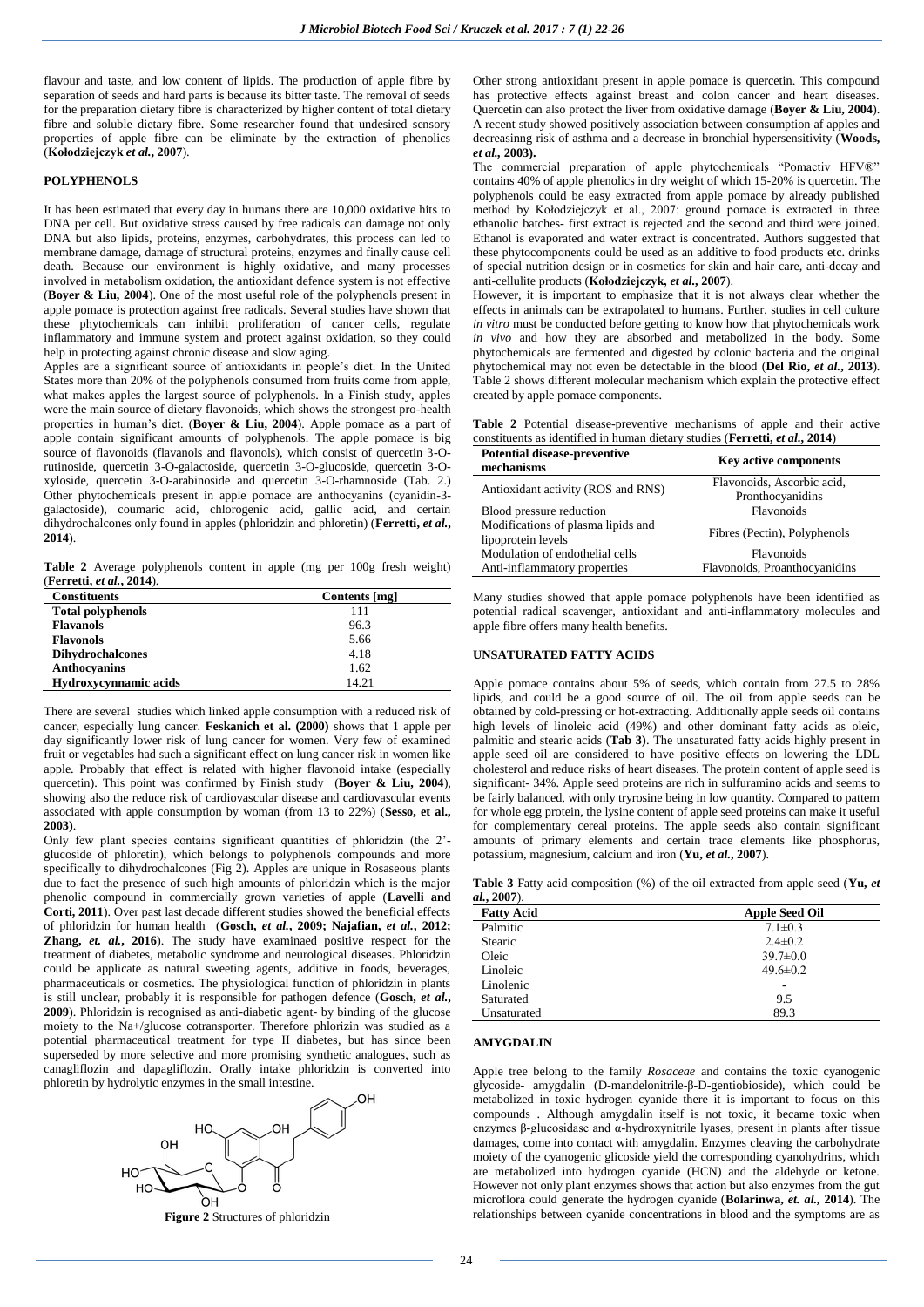follow: levels of 0.5–1 mg/L mild, 1–2 mg/L moderate, 2–3 mg/L severe, and greater than 3 mg/L generally result in death (**Anseeuw,** *et. al.,* **2013).**  Amygdalin is the major component of apple seeds, which contains 2,96 mg/g of amygdalin. Of course there are differences between amounts of amygdalin in seeds depending on cultivars (**Michalcová,** *et al.***, 2016**). Apple juice (100% pressed) contain 0,09mg/g of amygdalin, so it is much lower than observed in apple seeds. There are no evidence about the amygdalin content in apple pomace; however, on the assumption that apple pomace contain about 7% of seeds the amygdalin content could be estimated as 0,21 mg/g which is low and it is unlikely to cause any health problems if consumed normally (**Kołodziejczyk** *et al.***, 2007**). However, there is no evidence that amygdalin, administered in "therapeutic" dosage, causes toxicity. Therefore it is also important to mention about researcher reported antitumor activity of amygdalin. **Makarevića et al. (2016)** showed positive effect of amygdalin on the growth capacity and molecular machinery in tree prostate cancer cell lines without any toxity. They showed also that highly purified amygdalin applied in "therapeutic" concentrations, probably does not cause toxicity. Even the maximum dosage of 100 mg/kg term body waight purified amygdalin in mouse diet does not lead to any toxicity (**Makarevića,** *et al.,* **2016**). **Luo et al. (2016)** showed also the antifibrotic potential of amygdalin in liver fibrosis. Amygdalin significantly inhibited HSC-T6 cells (kind of hepatic stellate cells) proliferation which may have therapeutic potential for patients (**Luo,** *et al.***, 2016)**. A recent report has shown *in vitro* that amygdalin inhibits metastatic spread in the cultured renal cell carcinoma. In those cells amygdalin caused significant reductions in chemotactic activity, invasion and adhesion to endothelium, collagen and fibronectin (**Juengel,** *et al.,* **2016)**. It was also shown that amygdalin inhibits angiogenesis which is sausing growth and repairing of blood vessels. Angiogenesis could also contribute to several malignant, ischemic, inflammatory, immune and infectious disorders likes diabetic retinopathy. **Mirmiranpour et al. (2012)** showed first time the antiangiogenic properties of amygdalin on the cultured endothelial cells derived from the aortic rings of diabetic rats (**Mirmiranpour,** *et al.***, 2012**). Further studies confirmed that amygdalin had analgesic effects in mouse BV2 microglial cells probably by inhibiting prostaglandins E2 and nitric oxide synthesis (**Song and Xu, 2014)**. Amygdalin may play also a protective role in hyperoxia-induced lung injury, by stimulating the proliferation alveolar epithelial cells (**Huaping,** *et al.,* **2004).** Multiple aspects of amygdalin administration have not been adequately explore, making further investigation particular *in vitro*necessary to evaluate its actual therapeutic potential.

#### **CONCLUSION**

Apple pomace contains many compounds with pro-health action like micro and macroelements, dietary fibre, polyphenols and unsaturated fatty. Apple pomace showed high antioxidant activity mostly from polyphenol group. Consequently has also high radical-scavenging activity and antiglycation activity what help prevent oxidative stress, and may therefore help prevent chronic disease. It is also high source of phloridzin, which has anti-diabetic potential. Amygdalin has a clear pharmacological activity, but there are still need to conduct in-depth research on the pharmacological mechanism of the compound. To sum up, still many human and animal studies are needed in normal and pathological conditions to confirm the hypothesized about protective against diseases effects of apple pomace.

#### **REFERENCES**

Anseeuw, K., Delvau, N., Burillo-Putze, G., De Iaco, F., Geldner, G., Holmström, P., Lambert, Y., Sabbe, M. (2013). Cyanide poisoning by fire smoke inhalation: a European expert consensus*. European Journal of Emergency*. 20 (1). 2–9[. https://doi.org/10.1097/mej.0b013e328357170b](https://doi.org/10.1097/mej.0b013e328357170b)

Asghari-Varzaneh, E., Shahedi, M., Shekarchizadeh, H. (2017). Iron microencapsulation in gum tragacanth using solvent evaporation method. 1-28. <http://dx.doi.org/doi:10.1016/j.ijbiomac.2017.05.047>

Bolarinwa, I. F., Orfila, C., Morgan, M. R. A. (2014). Amygdalin content of seeds, kernels and food products commercially-available in the UK. *Food Chemistry*. 152: 133–139[. https://doi.org/10.1016/j.foodchem.2013.11.002](https://doi.org/10.1016/j.foodchem.2013.11.002)

Boyer, J., & Liu, R. H. (2004). Apple phytochemicals and their health benefits. *Nutrition Journal*, 3(5), 1-15[. https://doi.org/10.1186/1475-2891-3-5](https://doi.org/10.1186/1475-2891-3-5)

Bhushan, S., kalia, K., Sharma, M., Singh, B. (2008). Processing of Apple Pomace for Bioactive Molecules. *Critical Reviews in Biotechnology*. 28(4). 285- 296[. https://doi.org/10.1080/07388550802368895](https://doi.org/10.1080/07388550802368895)

British nutrition fundation. (2015). Downloaded from location: Dietary fibre: <https://www.nutrition.org.uk/healthyliving/basics/fibre.html>

Chu, C. C., Wen-Chi, L., Wen-Yu, G., Shu-Mei, P., Lih-Jen, C., Hsou-min, L., Tsung-Luo J. (2005). A Copper Chaperone for Superoxide Dismutase That Confers Three Types of Copper/Zinc Superoxide Dismutase Activity in Arabidopsis. Plant Physiology, 139, 425-436. Arabidopsis. *Plant Physiology*, 139, <https://doi.org/10.1104/pp.105.065284>

Del Rio, D., Rodriguez-Mateos, A., Spencer, J., Tognolini, M., Borges, G., & A, C. (2013). Dietary (Poly) Phenolics in Human Health: Structures, Bioavailability, and Evidence of Protective Effects against Chronic Diseases. *Antioxidants & Redox Signaling*, 18(14), 1818-1892[. http://dx.doi.org/10.1089/ars.2012.4581](http://dx.doi.org/10.1089/ars.2012.4581) Downing, D. L. (1995). Processed Apple Products. *Van Nostrand Reinhold New York*, book, 318-319[. https://doi.org/10.1007/978-1-4684-8225-6](https://doi.org/10.1007/978-1-4684-8225-6)

Ferretti, G., Turco, I. i Bacchetti, T. (2014). Apple as a Source of Dietary Phytonutrients: Bioavailability and Evidence of Protective Effects against Human Cardiovascular Disease. *Scientific Reserch*, 5, 1234-1246. <http://dx.doi.org/10.4236/fns.2014.513134>

Feskanich, D., Ziegler, R. G., Michaud, D. S., Giovannucci, E. L., Speizer, F. E., Willett, W.C., Colditz, G. A. (2000). Prospective Study of Fruit and Vegetable Consumption and Risk of Lung Cancer Among Men and Women. *Jurnal of the National Cancer Institute*, 92(22), 1812-1823. [http://doi.org.secure.sci](http://doi.org.secure.sci-hub.bz/10.1093/jnci/92.22.1812)[hub.bz/10.1093/jnci/92.22.1812](http://doi.org.secure.sci-hub.bz/10.1093/jnci/92.22.1812)

Fronc, A., Nawirska, A. (1994). Możliwości wykorzystania odpadów z przetwórstwa owoców. *Ochrona środowiska,* 2(53), 31-32. [http://www.os.not.pl/docs/czasopismo/1994/Fronc\\_2-1994.pdf](http://www.os.not.pl/docs/czasopismo/1994/Fronc_2-1994.pdf)

Gosch, C., Halbwirth, H., Kuhn, J., Miosic, S. i Stich, K. (2009). Biosynthesis of phloridzin in apple (Malus domestica Borkh*.). Plant Science*, 176, 223–231. <https://doi.org/10.1016/j.plantsci.2008.10.011>

He, F. J., MacGregor, G. A. (2008). Beneficial effects of potassium on human health. *Physiologia* of *Plantarum*, 133(4), 725-735. health. *Physiologia of Plantarum,* 133(4), 725-735. <https://doi.org/10.1111/j.1399-3054.2007.01033.x>

Huaping, Z., Liwen, Ch., Wenbin, L., Hanchu, L. (2004). Effect of amygdalin on the proliferation of hyperoxia-exposed type II alveolar epithelial cells isolated from premature rat. *Journal of Huazhong University of Science and Technology [Medical Sciences],* 24(3), 223–225.

<https://doi.org/10.1007/bf02831995>

Issar, K., Sharma, P., Gupta, A. (2016). Utilization Of Apple Pomace In The Preparation. *Journal of Food Processing and Preservation*, 5, 1-6. <https://doi.org/10.1111/jfpp.13098>

Juengel, E., Afschar, M., Makarević, J., Rutz, J., Tsaur, I., Mani, J., Nelson, K., Haferkamp, A., Blaheta, R. A. (2016). Amygdalin blocks the in vitro adhesion and invasion of renal cell carcinoma cells by an integrin-dependent mechanism.<br> *International Journal of Molecular Medicine*. 843-850. *International Journal of Molecular Medicine*. 843-850. <https://doi.org/10.3892/ijmm.2016.2454>

Kołodziejczyk, K., Markowski, J., Kosmala, M., Król, B. i Płocharski, W. (2007). Apple pomace as potential source of nutraceutical products. *Polish Jurnal of Food and Nutrition Sciences*, 57(4), 291-295. YADDA: [bwmeta1.element.agro-article-a965745f-de47-4974-8781-300e0d0f9851](http://agro.icm.edu.pl/agro/element/bwmeta1.element.agro-article-a965745f-de47-4974-8781-300e0d0f9851/c/praca_053_291-295.pdf)

Kruczek, M., Drygaś, B. i Habryka, C. (2016). Pomace in fruit industry and their contemporary potential application. *World Scientific News*, 48, 259-265. YADDA: [bwmeta1.element.psjd-39733dba-5534-478d-9212-d23a1f6c987a](http://psjd.icm.edu.pl/psjd/element/bwmeta1.element.psjd-39733dba-5534-478d-9212-d23a1f6c987a)

Lu, Y., Foo, Y. (2000). Antioxidant and radical scavenging activities of polyphenols from apple pomace. *Food Chemistry,* 68, 81-85 [https://doi.org/10.1016/S0308-8146\(99\)00167-3](https://doi.org/10.1016/S0308-8146(99)00167-3)

Luo, H., Li, L., Tang, J., Zhang, F., Zhao, F., Sun, D., Zheng, F., Wang, X. (2016). Amygdalin inhibits HSC-T6 cell proliferation and fibrosis through the regulation of TGF-β/CTGF. *Molecular & Cellular Toxicology*, 12(3), 265– 27[1.https://doi.org/10.1007/s13273-016-0031-0](https://doi.org/10.1007/s13273-016-0031-0)

Makarevića, J., Tsaura, I., Juengela, E., Borgmanna, H., Nelsonb, K., Thomasa, Ch., Bartscha, G., Haferkampa, A., Blahetaa, R. A. (2016). Amygdalin delays cell cycle progression and blocks growth of prostate cancer cells in vitro. *Life Sciences*, 147, 137-142[. https://doi.org/10.1016/j.lfs.2016.01.039](https://doi.org/10.1016/j.lfs.2016.01.039)

Michalcová, K., Halenár, M., Tušimová, E., Kováčik, A., Chrastinová, L., Ondruška, L., Jurčík, R., Kolesár, E. (2016). Influence of Apricot Kernels on Blood Plasma Levels of Selected Anterior Pituitary Hormones in Male and Female Rabbits in vivo. *Animal Science and Biotechnologies*, 49(1), 109-114. <https://doi.org/10.5513/jcea01/17.4.1838>

Mirmiranpour, H. Khaghani, S., Zandieh, A., Khalilzadeh, O., Gerayesh-Nejad, S., Morteza, A., Esteghamati, A., (2012). Amygdalin inhibits angiogenesis in the cultured endothelial cells of diabetic rats*. Indian Journal of Pathology and Microbiology*, 55(2), 211-214[. https://doi.org/10.4103/0377-4929.97874](https://doi.org/10.4103/0377-4929.97874)

National Institutes of Health. (2016). Nutrient Recommendations, [https://ods.od.nih.gov/Health\\_Information/Dietary\\_Reference\\_Intakes.aspx](https://ods.od.nih.gov/Health_Information/Dietary_Reference_Intakes.aspx)

Najafian, M,, Jahromi, M. Z., Nowroznejhad, M. J., Khajeaian, P., Kargar, M. M., Sadeghi, M., Arasteh, A. (2012). Phloridzin reduces blood glucose levels and improves lipids metabolism in streptozotocin-induced diabetic rats. *Molecular Biology Reports*, 39(5), 5299-5306. [https://doi.org/10.1007/s11033-011-1328-](https://doi.org/10.1007/s11033-011-1328-7) [7R](https://doi.org/10.1007/s11033-011-1328-7)oohani, N., Hurrel, R., Kelishadi, R., Schulin R. (2013). Zinc and its importance for human health: An integrative review . *International Journal of Research in Medical Sciences*,*,* 18(22), 144–157.

Song, Z., Xiaohong X. (2014). Advanced research on anti-tumor effects of amygdalin. *Journal of Cancer Research and Therapeutics*, 10(5), 3-7. <https://doi.org/10.4103/0973-1482.139743>

Sesso, H., Gaziano, J. M., Liu. S., Buring, J. (2003). Flavonoid intake and risk of cardiovascular disease in women*. The American Journal of Clinical Nutrition*, 77, 1400-1408[. https://doi.org/10.1093/oxfordjournals.aje.a010029](https://doi.org/10.1093/oxfordjournals.aje.a010029)

Sudha, M., Dharmesh, S., Pynam, H., Bhimangouder, S., Eipson, S., Somasundaram, R. and Nanjarajurs, S. (2016). Antioxidant and cyto/DNAprotective properties of apple pomace enriched bakery products.